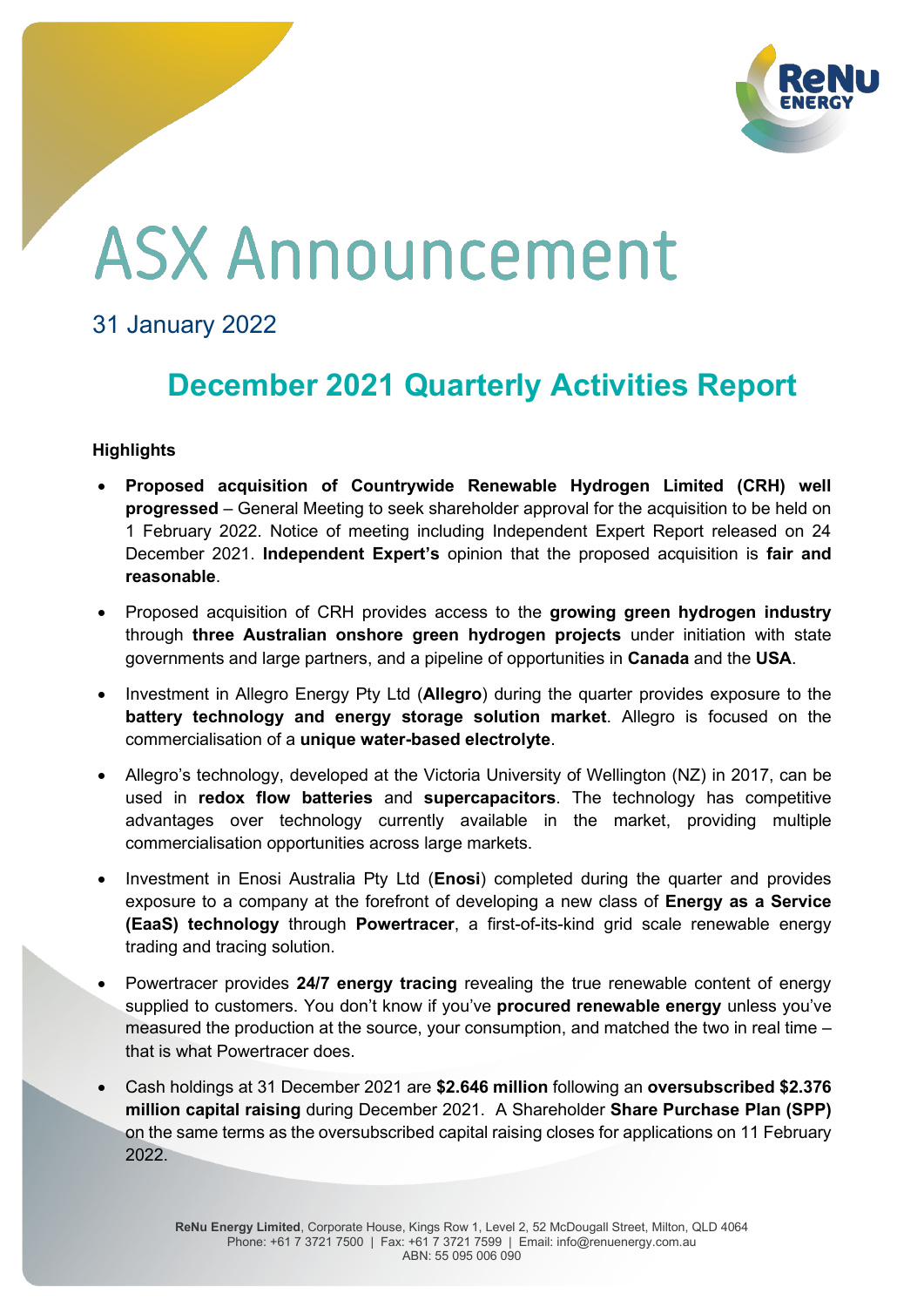

x **2022 outlook** - funds raised from the December 2021 capital raise and the SPP offer will be used to advance ReNu Energy's pipeline of green hydrogen projects on completing the acquisition of CRH and to progress the Company's other **renewable and clean energy investments**. Board and management's 2022 green hydrogen focus is to build on the project origination outcomes achieved and progress the three Australian projects by securing land, partners, power purchase and offtake agreements.

ReNu Energy Limited (**ReNu Energy** or **Company**) (**ASX: RNE**) significantly advanced its strategy to invest in renewable and clean energy projects and technologies during the three-month period ended 31 December 2021 (the **quarter**). The Company is pleased to provide the following update.

#### **Green Hydrogen ± Agreement to Acquire 100% of Countrywide Renewable Hydrogen**

On 10 November 2021, ReNu Energy announced it had signed a Share Purchase Agreement to acquire 100% of Countrywide Renewable Hydrogen (**CRH**) through the issue of 134,659,520 fully paid ordinary shares at \$0.0688 each (**the Proposed Transaction**).

The Proposed Transaction provides ReNu Energy access to the growing green hydrogen industry through three Australian onshore green hydrogen opportunities under initiation with state governments and large partners, and a pipeline of early-stage opportunities in Canada and the USA.

#### **CRH**'s Projects

CRH originates green hydrogen projects with a view to developing them in collaboration with project partners and governments, initially targeting domestic market demand and where viable, expanding the projects to meet future export demand. CRH's business model is to retain equity in each project as it moves through development, into production and revenue generation.

CRH's pipeline of Australian project opportunities comprises:

- x The Melbourne Hydrogen Hub (**MHH**), targeted to produce and supply hydrogen to bus companies to facilitate transition to emission-free hydrogen fuel cell electric buses. Hydrogen produced at MHH will also have broader applications in the transport sector (such as in trucks and materials handling equipment) and in natural gas decarbonisation.
- x Hydrogen Tasmania incorporating a proposed 10MW pilot project targeting production of 4.5 tonnes per day of hydrogen for domestic use. Hydrogen Tasmania is progressing to align with the State Government's Renewable Hydrogen Action Plan.
- Hydrogen Portland in Victoria's southwest, stage 1 of which is a proposed 10MW electrolyser supplying hydrogen to the local mobility and gas markets. The opportunity may be scalable to export hydrogen given the local port infrastructure and proposed new wind power generation in the area.

To progress these opportunities CRH has collaboration agreements in place with several large companies (including two ASX 100 listed entities and a global gas company) interested in providing renewable energy, land and taking green hydrogen produced by the projects for use in mobility (such as in trucks and buses), power generation, natural gas decarbonisation and materials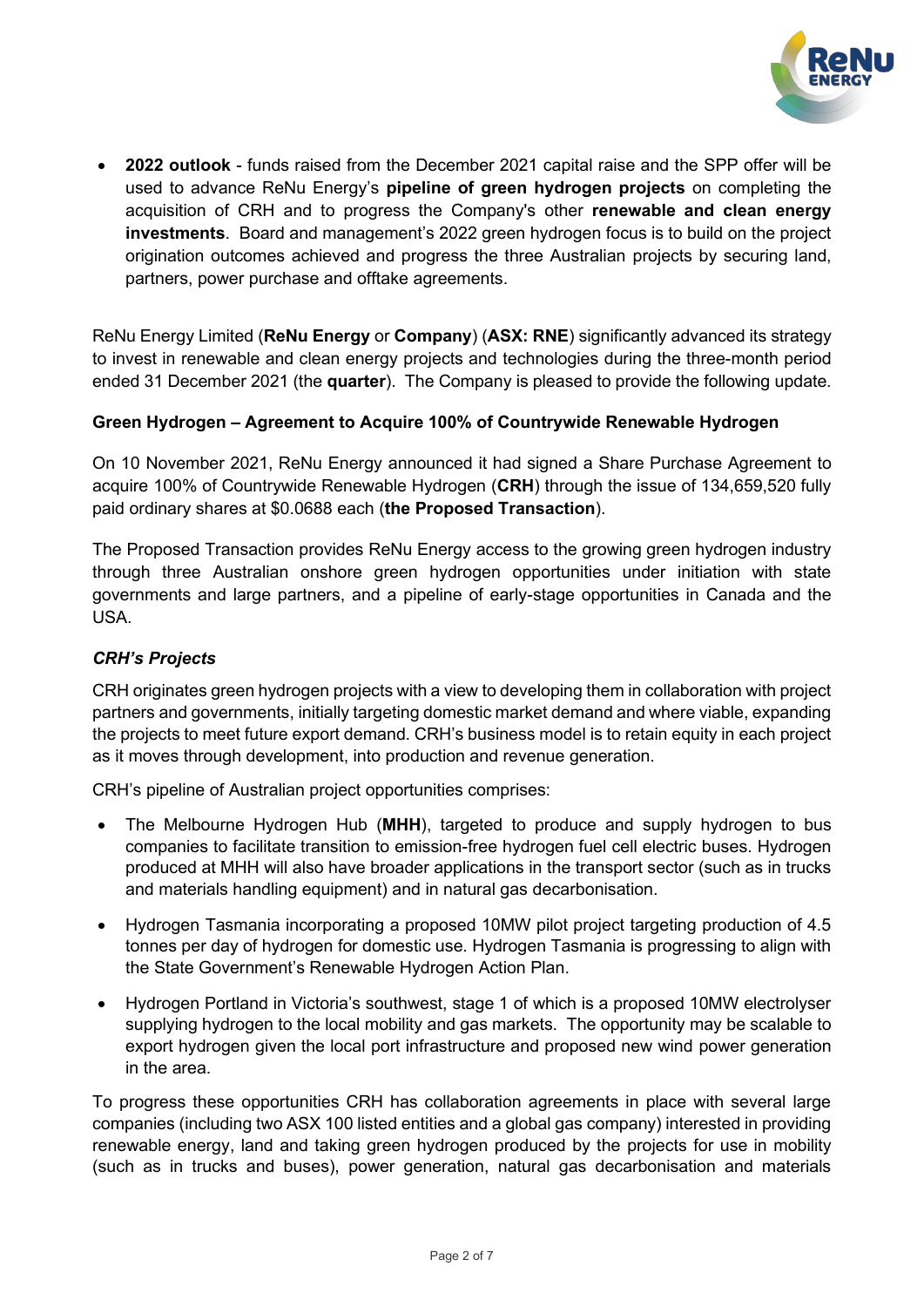

handling. These collaboration agreements are non-binding, strategic framework documents which are intended to be converted into definitive arrangements as proposed project opportunities progress commercially.

Swinburne University of Technology's Victorian Hydrogen Hub (VH2) is currently modelling renewable energy options to minimise electricity cost and the overall cost of delivered green hydrogen from the **MHH**. The cost of the modelling work is being met by funding provided to VH2 from the Victorian government. VH2 works with the CSIRO and Germany's ARENA 2036 to progress new and emerging green hydrogen technologies and selected the MHH to conduct its price modelling.

#### *Acquisition Update*

ReNu Energy is continuing to progress well with the Proposed Transaction with the following key conditions precedent satisfied during the quarter:

- ASX confirmation that ReNu Energy is not required to re-comply with Chapters 1 and 2 of the ASX Listing Rules.
- Agreement by the CRH convertible noteholders to sell their shares in CRH to ReNu Energy on conversion of their CRH convertible notes.
- x Each of the three existing CRH shareholders and founders (**CRH Founders**) entering into an Escrow Deed for the voluntary escrow of:
	- o 100% of the ReNu Energy Shares they will receive as consideration for the acquisition of CRH (**Consideration Shares**) for 12 months from the date of completion of the acquisition;
	- o 75% of their Consideration Shares for 18 months from completion; and
	- o 50% of their Consideration Shares for 24 months from completion.
- Each of the CRH Founders entering into employment agreements with ReNu Energy.

The Proposed Transaction remains subject to other completion conditions precedent, including approval by ReNu Energy shareholders. The Notice of General Meeting to seek shareholder approval for the acquisition was announced to ReNu Energy shareholders on Friday 24 December 2021, with the meeting to be held on 1 February 2022.

ReNu Energy appointed BDO Corporate Finance Ltd as the Independent Expert to assess the merits of the Proposed Transaction and to provide an opinion as to whether the Proposed Transaction is fair and reasonable to ReNu Energy shareholders. The Independent Expert opined that the Proposed Transaction is fair and reasonable (a copy of the Independent Expert's Report is set out in Appendix A to the Notice of General Meeting).

#### **Battery Tech - Investment in Allegro Energy**

On 7 December 2021, ReNu Energy announced it had entered into a Subscription Agreement with energy storage solution and battery technology company, Allegro Energy Pty Ltd (**Allegro**). Under the agreement, ReNu Energy invested \$450,000 for a 5% post money interest in Allegro. The investment completed on 9 December 2021. Allegro's founders hold 85% of the Company on a pre-money basis. The founders' shares are subject to vesting conditions, with 38% vested and the remaining 62% vesting in equal monthly instalments to May 2025.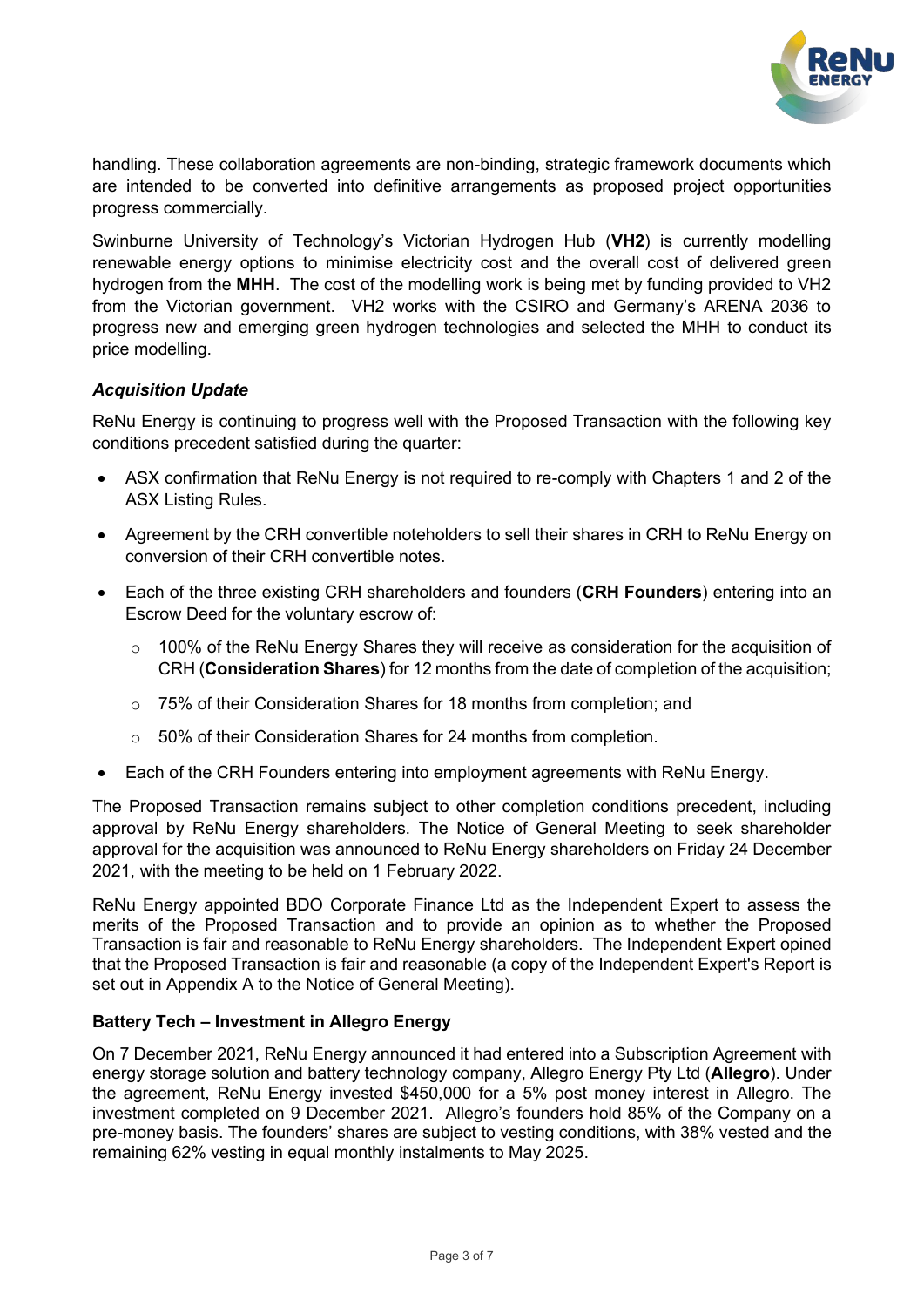

Allegro has developed a unique water-based electrolyte, which can be used in the development of high performance, safe, non-toxic, non-flammable supercapacitors and redox flow batteries at a significantly lower cost than those currently available in the market.

Allegro's technology was developed in 2017 by Allegro's founders at Victoria University of Wellington (NZ). Allegro holds an exclusive worldwide licence from Wellington UniVentures to commercialise the technology and an exclusive option to acquire full ownership for cash payment or issue of Allegro shares. The technology is patented in Australia, New Zealand, China and Europe and patent applications have been made in the US and Japan.

The technology fits into a number of applications that current storage technologies are not well suited to (for example in safety critical non-flammable applications) and has applicability in electric mobility, grid stabilisation, frequency control ancillary services (FCAS) and uninterrupted power supply (UPS).

Allegro has built and validated several prototypes of the technology in a laboratory environment and has now ordered equipment for a pilot scale manufacturing plant. This equipment is due to arrive at the end of Q1/early Q2 2022.

ReNu Energy will explore synergies between Allegro and commercialisation opportunities provided by its other investments. For example, the ability to use Allegro's redox flow battery technology to provide electricity storage for CRH's green hydrogen projects when wind and solar generation may not be available, is one area of potential collaboration.

#### **Energy as a Service (EaaS) Tech ± Investment in Enosi Australia**

During the previous quarter, ReNu Energy announced that it will invest \$500,000 in Enosi Australia Pty Ltd (**Enosi**), an Australian company that has developed Powertracer, a leading grid-scale renewable energy trading and tracing solution. The first \$250,000 tranche of the investment completed on 14 October 2021. The second equal tranche completed on 30 November 2021, following which ReNu Energy holds approximately 5.8% of Enosi on a post-money basis.

Powertracer allows organisations and individuals to trace their renewable energy mix by providing full traceability so consumers can see exactly where their energy is generated. Through this investment, ReNu Energy gains exposure to a company at the forefront of developing a new class of Energy as a Service (**EaaS**) technology at a time of increasing global awareness of the need for grid-scale traceability. The technology has broad applicability, including in the global green hydrogen market to verify that the hydrogen is produced using 100% renewable energy.

During the quarter Enosi went live with a community trading algorithm. The Powertracer product now enables users to nominate an energy community that they belong to, allowing them to set a standing offer to buy or sell energy in the community group. This provides the opportunity for groups to grow by users inviting their contacts to join the same energy community.

#### **Micro Renewable Energy Generator ± Investment in Uniflow Power**

The completion of ReNu Energy's first investment in Uniflow Power Limited (Uniflow) was announced in the previous quarter. Uniflow is a Canberra based unlisted public company, commercialising a unique, micro renewable energy generator - The Cobber.

The Cobber is a small, externally fired mechanical steam driven microgenerator designed to deliver approximately 4.5kW of electrical power and 20kW thermal energy from a broad range of widely available fuels such as common firewood and pellets, forestry waste, agricultural waste such as nut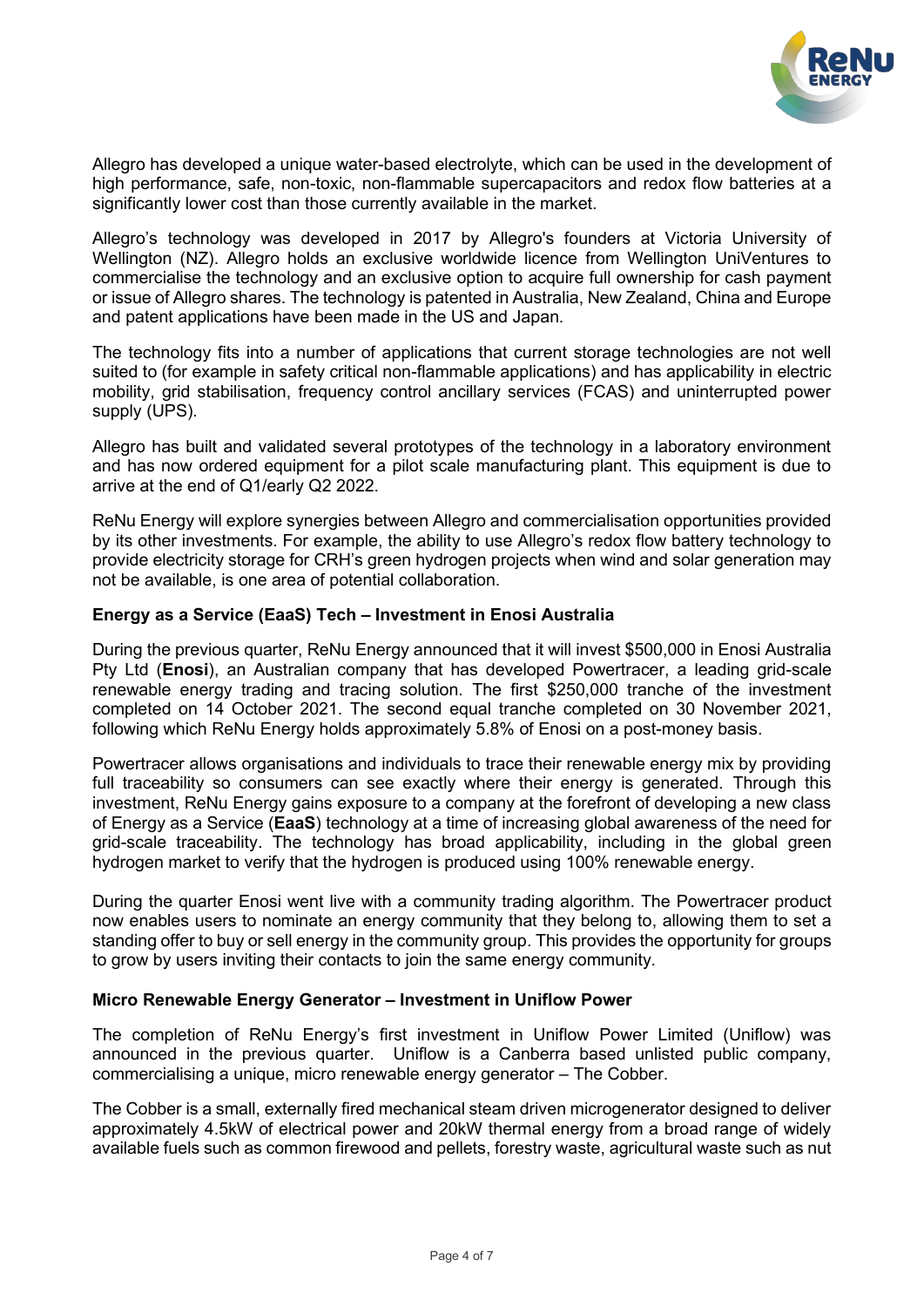

shells and olive pips, and broken pallets. Much of this waste is often freely available, burned in open fires or left to rot in fields.

Installation and commissioning of an advanced prototype of the Cobber in Canberra continued during the quarter. COVID related travel restrictions have delayed the scheduled demonstration of the Cobber at the Mugga Mugga Renewable Energy Demonstration Site to the first quarter of 2022. The demonstration will enable engagement with potential partners, grant funders and interested investors, including the Australian Renewable Energy Agency which has a program specifically established to support demonstration of new renewable energy technologies in micro-grids.

During January 2022, ReNu Energy further restructured its investment in Uniflow. Under the restructured terms ReNu Energy:

- Converts its convertible notes in Uniflow (with a face value of \$300,000) and completes an unconditional \$50,000 subscription (both at 7.2 cents per share) to reach a 5% shareholding in Uniflow. Half of the subscription will be satisfied through the provision of finance and administrative services to 31 January 2022.
- Has the option to subscribe at the same price for a further number of shares equal to the amount to reach a 10% shareholding (based on the number of shares on issue after the conversion and subscription referred to above). The option in respect of 50% of the shares will lapse if not exercised within 12 months, the next 25% will lapse if not exercised within 18 months and the final 25% will lapse if not exercised within 24 months.
- Has the right to nominate a Director to be appointed to the Uniflow Board so long as ReNu Energy's shareholding in Uniflow is at least 10%.
- Has an anti-dilution right in all circumstances.

The revised investment structure:

- Provides ReNu Energy with flexibility to pursue the other clean energy and renewable projects in its portfolio and the option to increase its stake in Uniflow at the entry price should an increase in valuation occur.
- Recognises the importance of the Canberra demonstration project and provides ReNu Energy a further assessment milestone and full flexibility on committing additional equity.
- Provides Uniflow the funding to showcase the technology, including to agencies responsible for overseas aid and development, while also demonstrating the system to the diplomatic community in Canberra and providing a reference site for commercialisation opportunities.
- Enhances Uniflow's prospects of raising alternative forms of finance to progress the commercialisation of the Cobber.

#### **Corporate**

#### *Capital Raise*

ReNu Energy completed on 9 December 2021 a capital raising of \$2.376 million (before costs) through the issue of 26.4 million new ReNu Energy shares at an issue price of \$0.090 per share by way of placement to professional and sophisticated investors. Subscribers also receive one free attaching option (ASX:RNEO) for every four shares subscribed for with a strike price of \$0.07 per share and an expiry date of 31 December 2023. Demand for the placement exceeded more than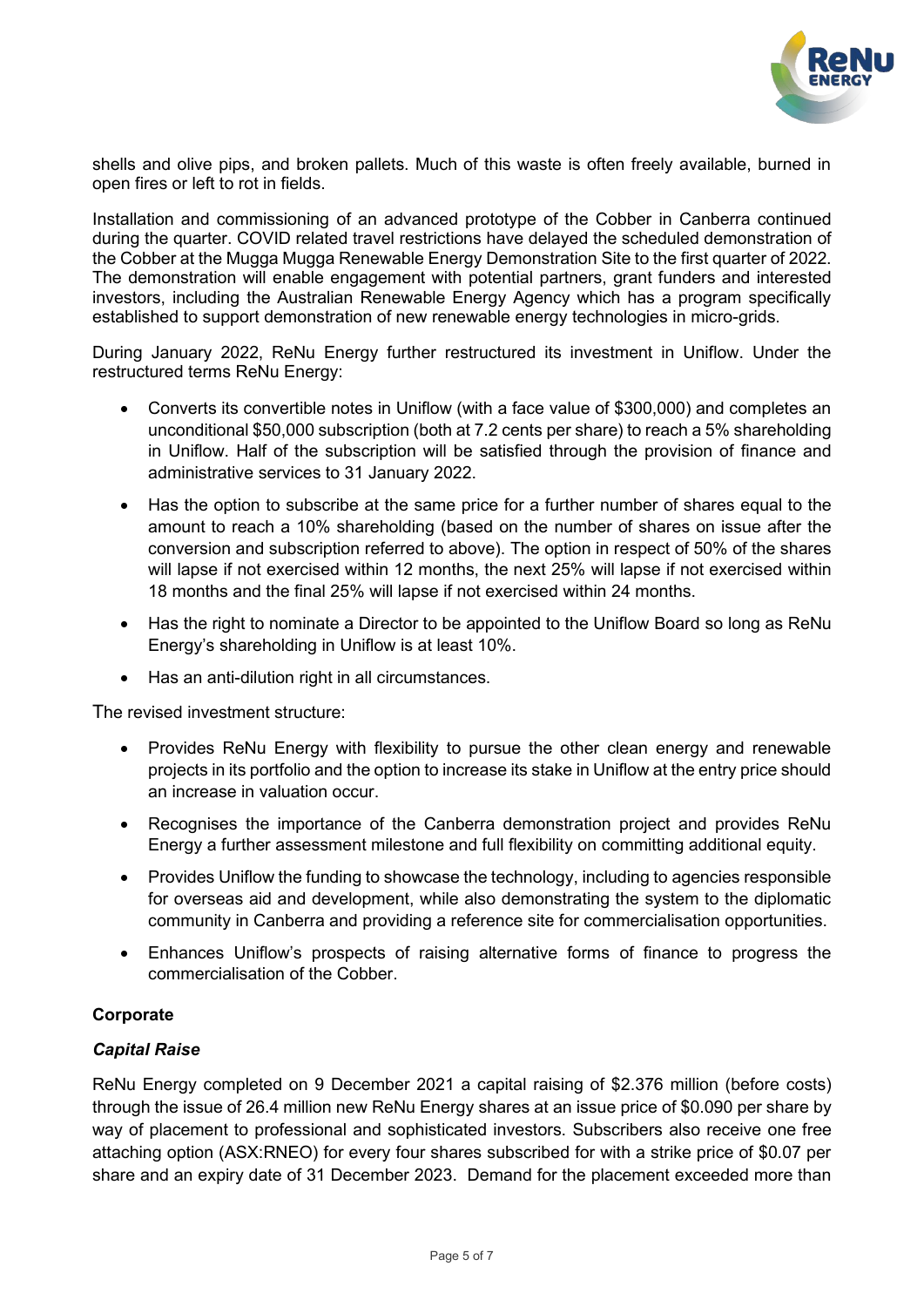

two times the amount raised with the Company welcoming several new funds, family offices and new shareholders to the register.

#### *SPP*

ReNu Energy announced on 6 December 2021 a Shareholder Share Purchase Plan (SPP), through which Eligible Shareholders can apply for up to \$30,000 worth of shares. The new shares will be issued at 9 cents per share. Subscribers will also receive 1 free ASX listed attaching option (ASX: RNEO) for every 4 shares subscribed for, with an exercise price of 7 cents per share and an expiry date of 31 December 2023.

The offer is free from brokerage, commission or other participation costs and provides Eligible Shareholders an opportunity to invest on the same terms as the oversubscribed private placement to professional and sophisticated investors that completed on 9 December 2021.

ReNu Energy announced on 28 January 2021 an extension of the closing date for applications for the SPP to 5pm (AEDT time) on Friday 11 February. The extension will provide Eligible Shareholders with additional time to participate in the SPP following the general meeting on 1 February 2022 where shareholder approval for the acquisition of Countrywide Renewable Hydrogen Limited (CRH) will be sought.

#### *Cash*

ReNu Energy retained \$2.646 million in cash and cash equivalents at 31 December 2021 (\$1.120 million at 30 September 2021). The Company received a \$0.634 million R&D tax incentive refund for the 2021 financial year during the quarter.

#### **2022 Outlook**

Funds raised from the December 2021 capital raise and the SPP offer will be used to advance ReNu Energy's pipeline of green hydrogen projects on completing the acquisition of CRH and to progress the Company's other renewable and clean energy investments.

Should shareholders approve the proposed acquisition of CRH at the General Meeting to be held on 1 February 2022 and the remaining completion conditions precedent are met, Board and management's green hydrogen focus during 2022 will be to progress the three domestic green hydrogen projects. Specific objectives will be:

- Converting collaboration agreements into definitive arrangements with project equity partners.
- Securing power purchase agreements and offtake customers.
- Selection and acquisition of land.
- Project scoping and engineering works.
- Seeking available government grant funding.
- Reaching FID on at least one project by the end of 2022.

Recent progress with the MHH project and CRH's two other projects supported by existing nonbinding strategic collaboration agreements (including two ASX 100 listed companies), and potential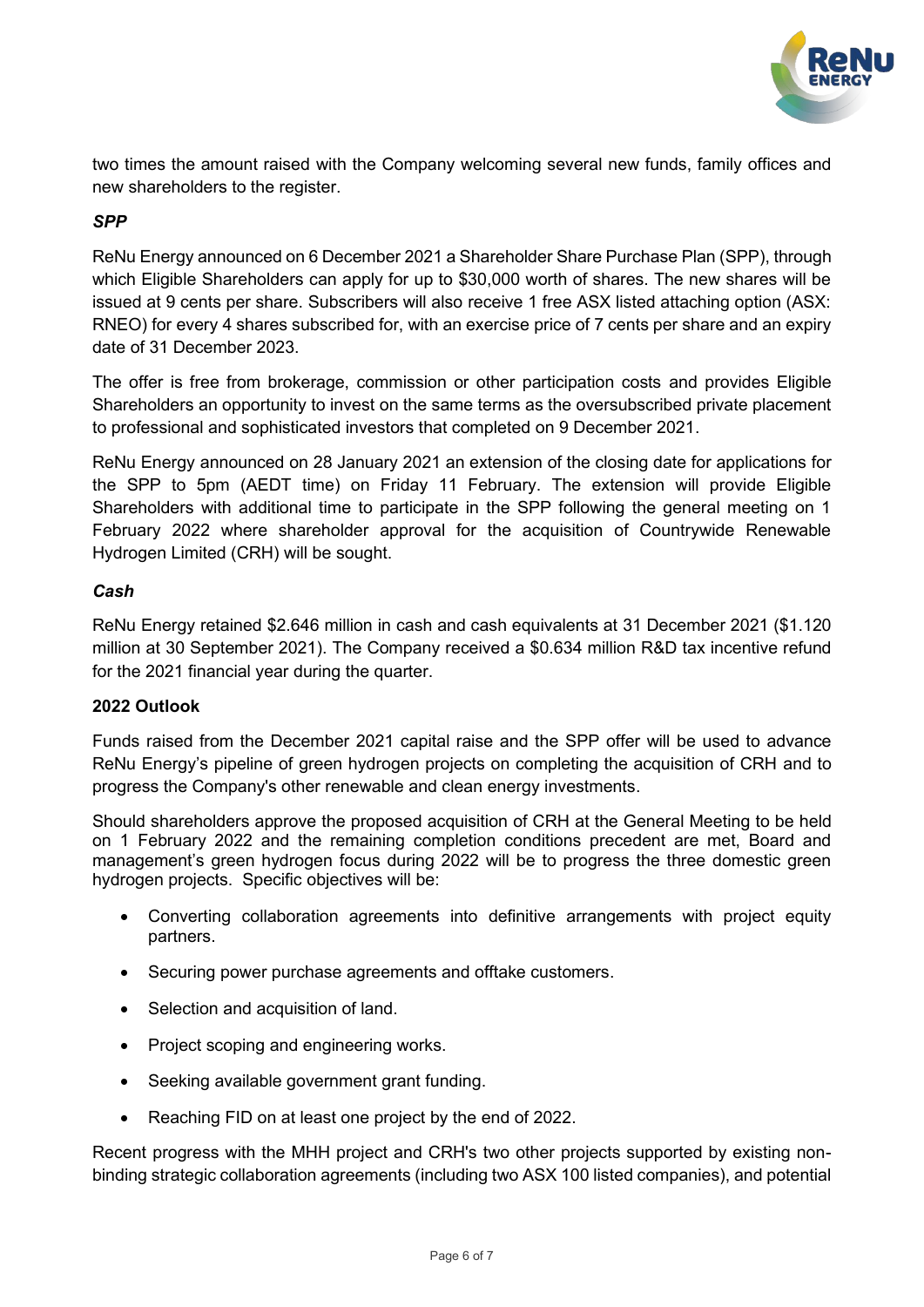

for material domestic green hydrogen demand, provide strong tailwinds to progress the pipeline of green hydrogen opportunities during 2022.

This market announcement has been authorised for release to the ASX by the Board of Directors.

For more information please contact: Greg Watson Chief Executive Officer + 61 7 3721 7500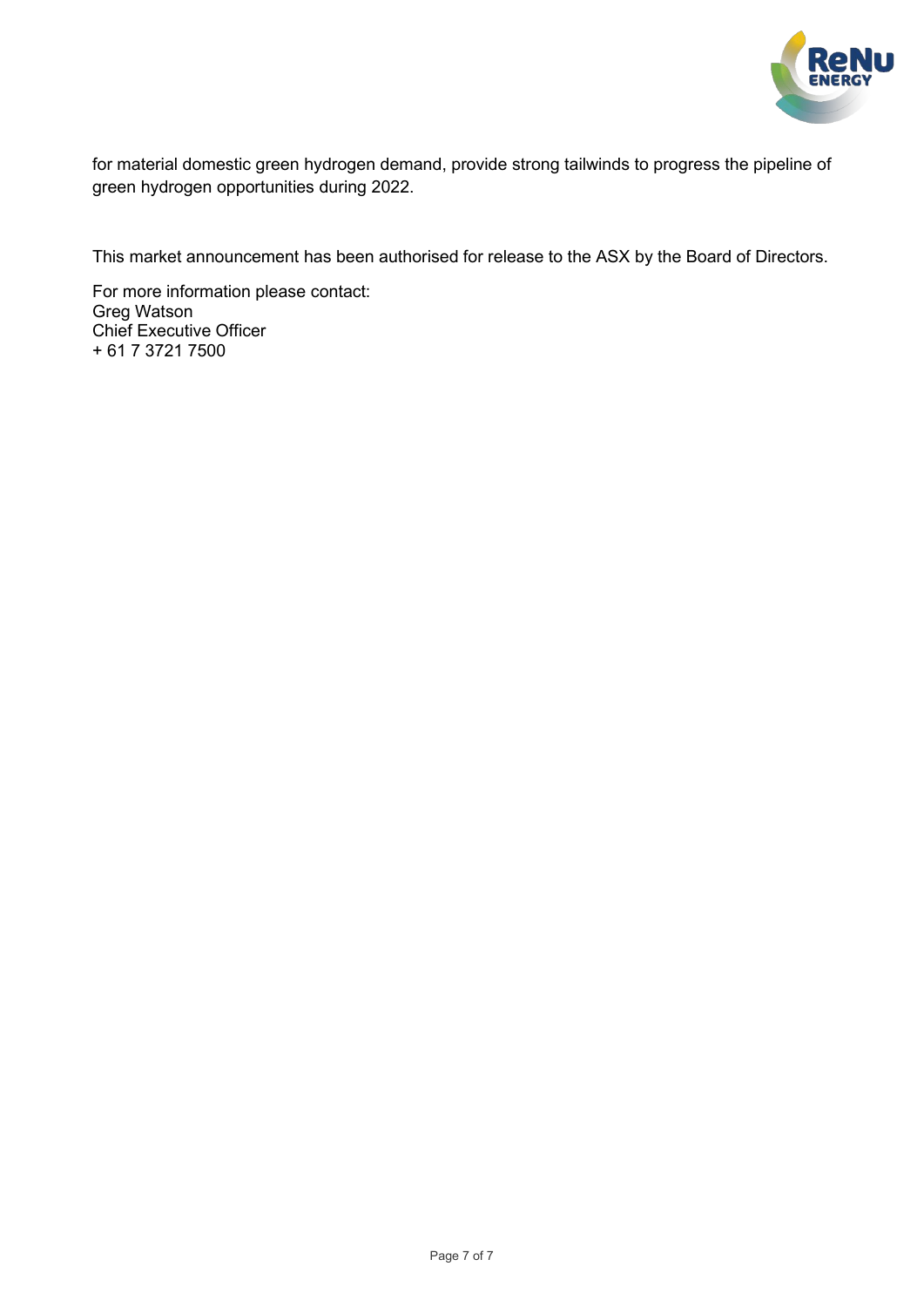## **Appendix 4C**

## **Quarterly cash flow report for entities subject to Listing Rule 4.7B**

| Name of entity      |                                   |  |
|---------------------|-----------------------------------|--|
| ReNu Energy Limited |                                   |  |
|                     |                                   |  |
| <b>ABN</b>          | Quarter ended ("current quarter") |  |

| <b>Consolidated statement of cash flows</b> |                                                                                                                       | <b>Current quarter</b><br>\$A'000 | Year to date<br>(6 months)<br>\$A'000 |
|---------------------------------------------|-----------------------------------------------------------------------------------------------------------------------|-----------------------------------|---------------------------------------|
| 1.                                          | Cash flows from operating activities                                                                                  |                                   |                                       |
| 1.1                                         | Receipts from customers                                                                                               |                                   |                                       |
| 1.2                                         | Payments for                                                                                                          |                                   |                                       |
|                                             | (a) research and development                                                                                          | 92                                | (428)                                 |
|                                             | product manufacturing and operating<br>(b)<br>costs                                                                   |                                   |                                       |
|                                             | (c) advertising and marketing                                                                                         |                                   |                                       |
|                                             | (d) leased assets                                                                                                     |                                   |                                       |
|                                             | (e) staff costs                                                                                                       | (181)                             | (373)                                 |
|                                             | (f)<br>administration and corporate costs                                                                             | (242)                             | (470)                                 |
| 1.3                                         | Dividends received (see note 3)                                                                                       |                                   |                                       |
| 1.4                                         | Interest received                                                                                                     | 1                                 | 3                                     |
| 1.5                                         | Interest and other costs of finance paid                                                                              | (1)                               | (2)                                   |
| 1.6                                         | Income taxes paid                                                                                                     |                                   |                                       |
| 1.7                                         | Government grants and tax incentives                                                                                  |                                   |                                       |
| 1.8                                         | Other (provide details if material)<br>(a) expenditure on biogas EPC project                                          |                                   |                                       |
|                                             | (b) business development                                                                                              |                                   |                                       |
|                                             | (c) GST received/(paid)                                                                                               | 21                                | (70)                                  |
|                                             | (d) Research and development receipts                                                                                 | 634                               | 634                                   |
| 1.9                                         | Net cash from / (used in) operating<br>activities                                                                     | 324                               | (706)                                 |
|                                             | Note: the prepayment of annual insurance<br>premiums impacted cash used in operating<br>activities during the quarter |                                   |                                       |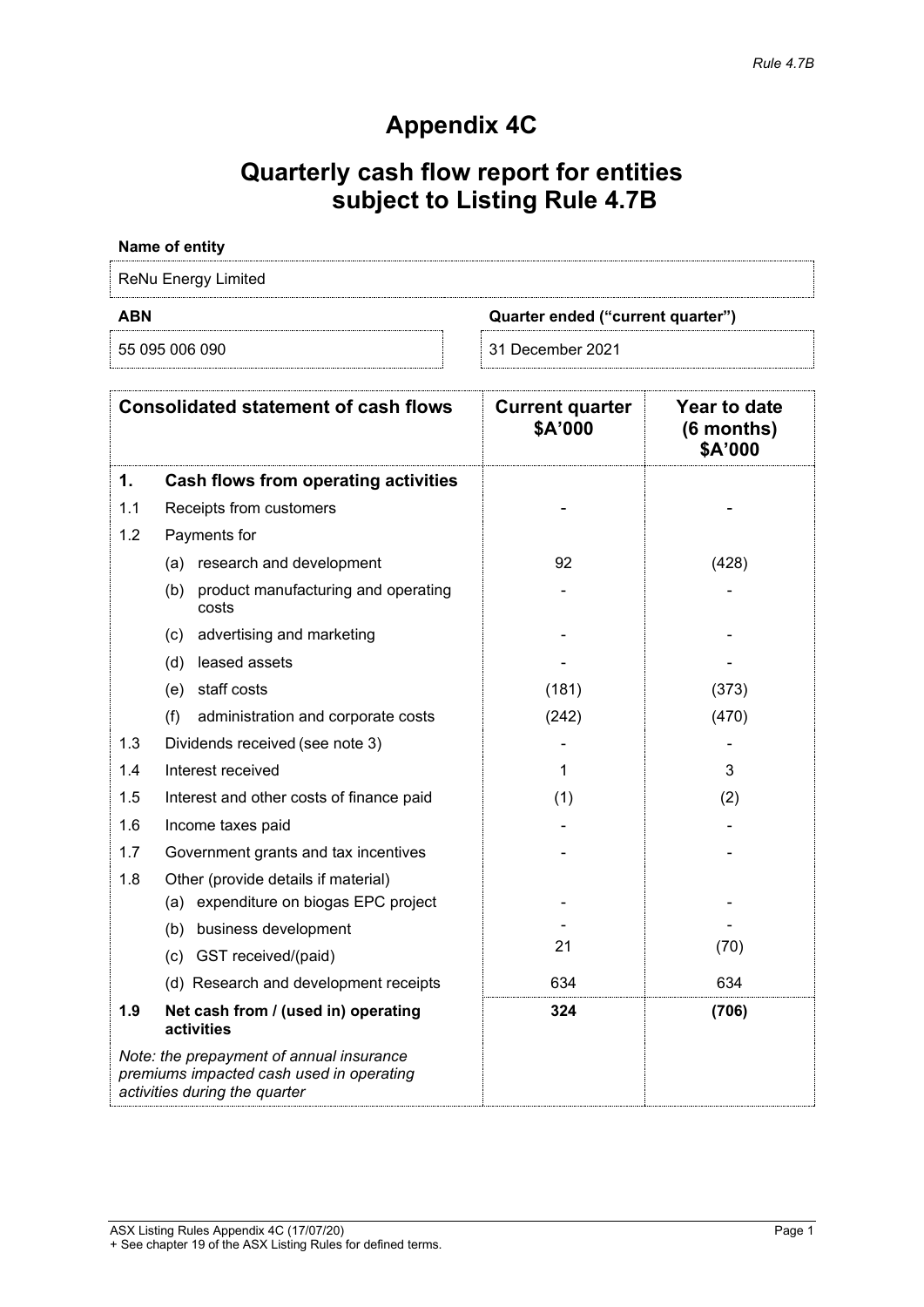| 2.  | Cash flows from investing activities              |         |          |
|-----|---------------------------------------------------|---------|----------|
| 2.1 | Payments to acquire or for:                       |         |          |
|     | entities<br>(a)                                   |         |          |
|     | businesses<br>(b)                                 |         |          |
|     | property, plant and equipment<br>(c)              |         |          |
|     | investments<br>(d)                                | (1,000) | (1,250)  |
|     | intellectual property<br>(e)                      |         |          |
|     | (f)<br>other non-current assets                   |         |          |
| 2.2 | Proceeds from disposal of:                        |         |          |
|     | entities<br>(a)                                   |         |          |
|     | (b)<br>businesses                                 |         |          |
|     | property, plant and equipment<br>(c)              |         |          |
|     | investments<br>(d)                                |         |          |
|     | intellectual property<br>(e)                      |         |          |
|     | other non-current assets<br>(f)                   |         |          |
| 2.3 | Cash flows from loans to other entities           |         |          |
| 2.4 | Dividends received (see note 3)                   |         |          |
| 2.5 | Other (provide details if material)               |         |          |
|     | <b>Transaction costs</b><br>(a)                   |         | (38)     |
|     | (b) R&D tax incentives                            |         |          |
| 2.6 | Net cash from / (used in) investing<br>activities | (1,000) | (1, 288) |

| 3.   | Cash flows from financing activities                                                          |       |       |
|------|-----------------------------------------------------------------------------------------------|-------|-------|
| 3.1  | Proceeds from issues of equity securities<br>(excluding convertible debt securities)          | 2,376 | 2,376 |
| 3.2  | Proceeds from issue of convertible debt<br>securities                                         |       |       |
| 3.3  | Proceeds from exercise of options                                                             |       |       |
| 3.4  | Transaction costs related to issues of<br>equity securities or convertible debt<br>securities | (159) | (175) |
| 3.5  | Proceeds from borrowings                                                                      |       |       |
| 3.6  | Repayment of borrowings                                                                       | (15)  | (29)  |
| 3.7  | Transaction costs related to loans and<br>borrowings                                          |       |       |
| 3.8  | Dividends paid                                                                                |       |       |
| 3.9  | Other (provide details if material)                                                           |       |       |
| 3.10 | Net cash from / (used in) financing<br>activities                                             | 2,202 | 2,172 |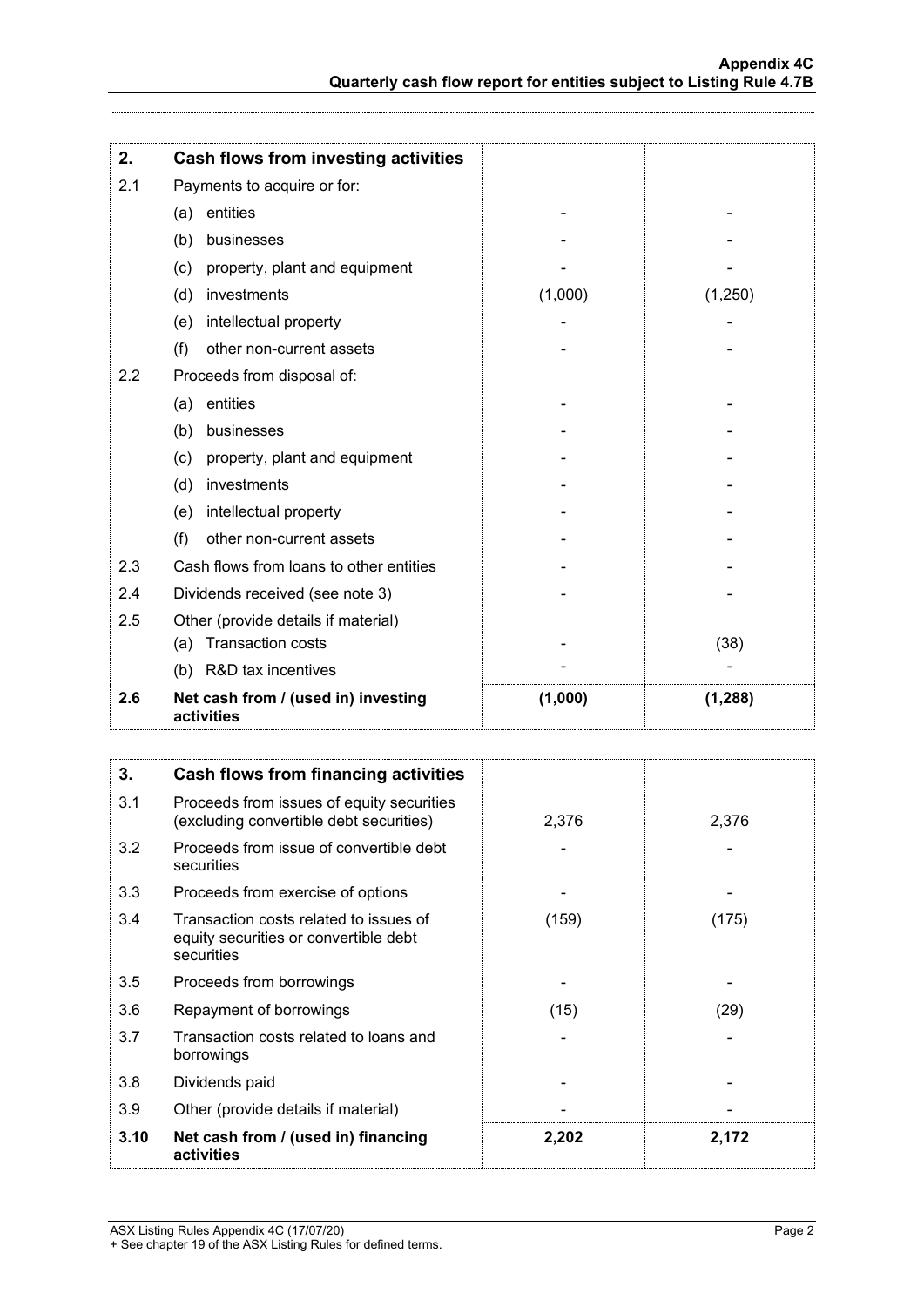| 4.  | Net increase / (decrease) in cash and<br>cash equivalents for the period |         |         |
|-----|--------------------------------------------------------------------------|---------|---------|
| 4.1 | Cash and cash equivalents at beginning of<br>period                      | 1,120   | 2.468   |
| 4.2 | Net cash from / (used in) operating<br>activities (item 1.9 above)       | 324     | (706)   |
| 4.3 | Net cash from / (used in) investing activities<br>(item 2.6 above)       | (1,000) | (1,288) |
| 4.4 | Net cash from / (used in) financing activities<br>item 3.10 above)       | 2,202   | 2.172   |
| 4.5 | Effect of movement in exchange rates on<br>cash held                     |         |         |
| 4.6 | Cash and cash equivalents at end of<br>period                            | 2,646   | 2,646   |

| Reconciliation of cash and cash<br>5.<br>equivalents<br>at the end of the quarter (as shown in the<br>consolidated statement of cash flows) to the<br>related items in the accounts |                                                                              | <b>Current quarter</b><br>\$A'000 | <b>Previous quarter</b><br>\$A'000 |
|-------------------------------------------------------------------------------------------------------------------------------------------------------------------------------------|------------------------------------------------------------------------------|-----------------------------------|------------------------------------|
| 5.1                                                                                                                                                                                 | <b>Bank balances</b>                                                         | 2.646                             | 1.120                              |
| 5.2                                                                                                                                                                                 | Call deposits                                                                |                                   |                                    |
| 5.3                                                                                                                                                                                 | <b>Bank overdrafts</b>                                                       |                                   |                                    |
| 5.4                                                                                                                                                                                 | Other (provide details)                                                      |                                   |                                    |
| 5.5                                                                                                                                                                                 | Cash and cash equivalents at end of<br>quarter (should equal item 4.6 above) | 2,646                             | 1,120                              |

| 6.                                                                                                                                                          | Payments to related parties of the entity and their<br>associates                          | <b>Current quarter</b><br>\$A'000 |
|-------------------------------------------------------------------------------------------------------------------------------------------------------------|--------------------------------------------------------------------------------------------|-----------------------------------|
| 6.1                                                                                                                                                         | Aggregate amount of payments to related parties and their<br>associates included in item 1 | 88                                |
| 6.2                                                                                                                                                         | Aggregate amount of payments to related parties and their<br>associates included in item 2 |                                   |
| Note: if any amounts are shown in items 6.1 or 6.2, your quarterly activity report must include a description of, and an<br>explanation for, such payments. |                                                                                            |                                   |
| Remuneration paid to directors and their associates                                                                                                         |                                                                                            |                                   |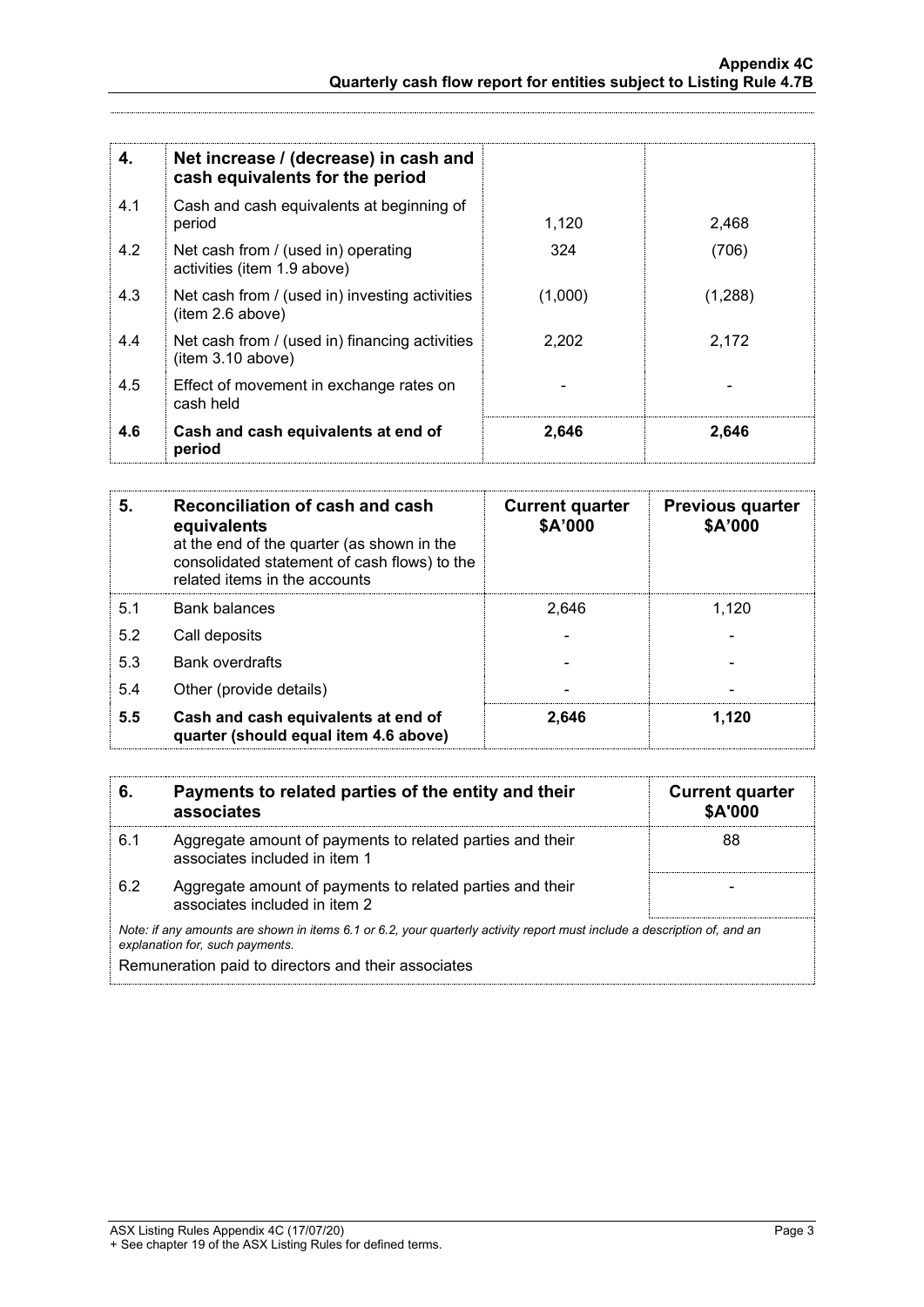| 7.  | <b>Financing facilities</b><br>Note: the term "facility' includes all forms of financing<br>arrangements available to the entity.<br>Add notes as necessary for an understanding of the<br>sources of finance available to the entity.                                                                                                               | <b>Total facility</b><br>amount at quarter<br>end<br>\$A'000 | Amount drawn at<br>quarter end<br>\$A'000 |
|-----|------------------------------------------------------------------------------------------------------------------------------------------------------------------------------------------------------------------------------------------------------------------------------------------------------------------------------------------------------|--------------------------------------------------------------|-------------------------------------------|
| 7.1 | Loan facilities                                                                                                                                                                                                                                                                                                                                      |                                                              |                                           |
| 7.2 | Credit standby arrangements                                                                                                                                                                                                                                                                                                                          |                                                              |                                           |
| 7.3 | Other (please specify)                                                                                                                                                                                                                                                                                                                               |                                                              |                                           |
| 7.4 | <b>Total financing facilities</b>                                                                                                                                                                                                                                                                                                                    |                                                              |                                           |
| 7.5 |                                                                                                                                                                                                                                                                                                                                                      |                                                              |                                           |
|     | Unused financing facilities available at quarter end                                                                                                                                                                                                                                                                                                 |                                                              |                                           |
| 7.6 | Include in the box below a description of each facility above, including the lender, interest<br>rate, maturity date and whether it is secured or unsecured. If any additional financing<br>facilities have been entered into or are proposed to be entered into after quarter end,<br>include a note providing details of those facilities as well. |                                                              |                                           |
|     | N/A                                                                                                                                                                                                                                                                                                                                                  |                                                              |                                           |

| 8.  |                                                                                                                                         | Estimated cash available for future operating activities                                                                                                                                                               | \$A'000 |
|-----|-----------------------------------------------------------------------------------------------------------------------------------------|------------------------------------------------------------------------------------------------------------------------------------------------------------------------------------------------------------------------|---------|
| 8.1 |                                                                                                                                         | Net cash from / (used in) operating activities (item 1.9)                                                                                                                                                              | 324     |
| 8.2 |                                                                                                                                         | Cash and cash equivalents at quarter end (item 4.6)                                                                                                                                                                    | 2,646   |
| 8.3 |                                                                                                                                         | Unused finance facilities available at quarter end (item 7.5)                                                                                                                                                          |         |
| 8.4 |                                                                                                                                         | Total available funding (item $8.2 +$ item $8.3$ )                                                                                                                                                                     | 2.646   |
| 8.5 | item 8.1)                                                                                                                               | Estimated quarters of funding available (item 8.4 divided by                                                                                                                                                           | N/A     |
|     |                                                                                                                                         | Note: if the entity has reported positive net operating cash flows in item 1.9, answer item 8.5 as "N/A". Otherwise, a<br>figure for the estimated quarters of funding available must be included in item 8.5.         |         |
| 8.6 |                                                                                                                                         | If item 8.5 is less than 2 quarters, please provide answers to the following questions:                                                                                                                                |         |
|     | 8.6.1                                                                                                                                   | Does the entity expect that it will continue to have the current level of net operating<br>cash flows for the time being and, if not, why not?                                                                         |         |
|     | Answer: Not applicable                                                                                                                  |                                                                                                                                                                                                                        |         |
|     | 8.6.2                                                                                                                                   | Has the entity taken any steps, or does it propose to take any steps, to raise further<br>cash to fund its operations and, if so, what are those steps and how likely does it<br>believe that they will be successful? |         |
|     |                                                                                                                                         | Answer: Not applicable                                                                                                                                                                                                 |         |
|     | 8.6.3<br>Does the entity expect to be able to continue its operations and to meet its business<br>objectives and, if so, on what basis? |                                                                                                                                                                                                                        |         |
|     |                                                                                                                                         | Answer: Not applicable                                                                                                                                                                                                 |         |
|     |                                                                                                                                         | Note: where item 8.5 is less than 2 quarters, all of questions 8.6.1, 8.6.2 and 8.6.3 above must be answered.                                                                                                          |         |
|     |                                                                                                                                         |                                                                                                                                                                                                                        |         |